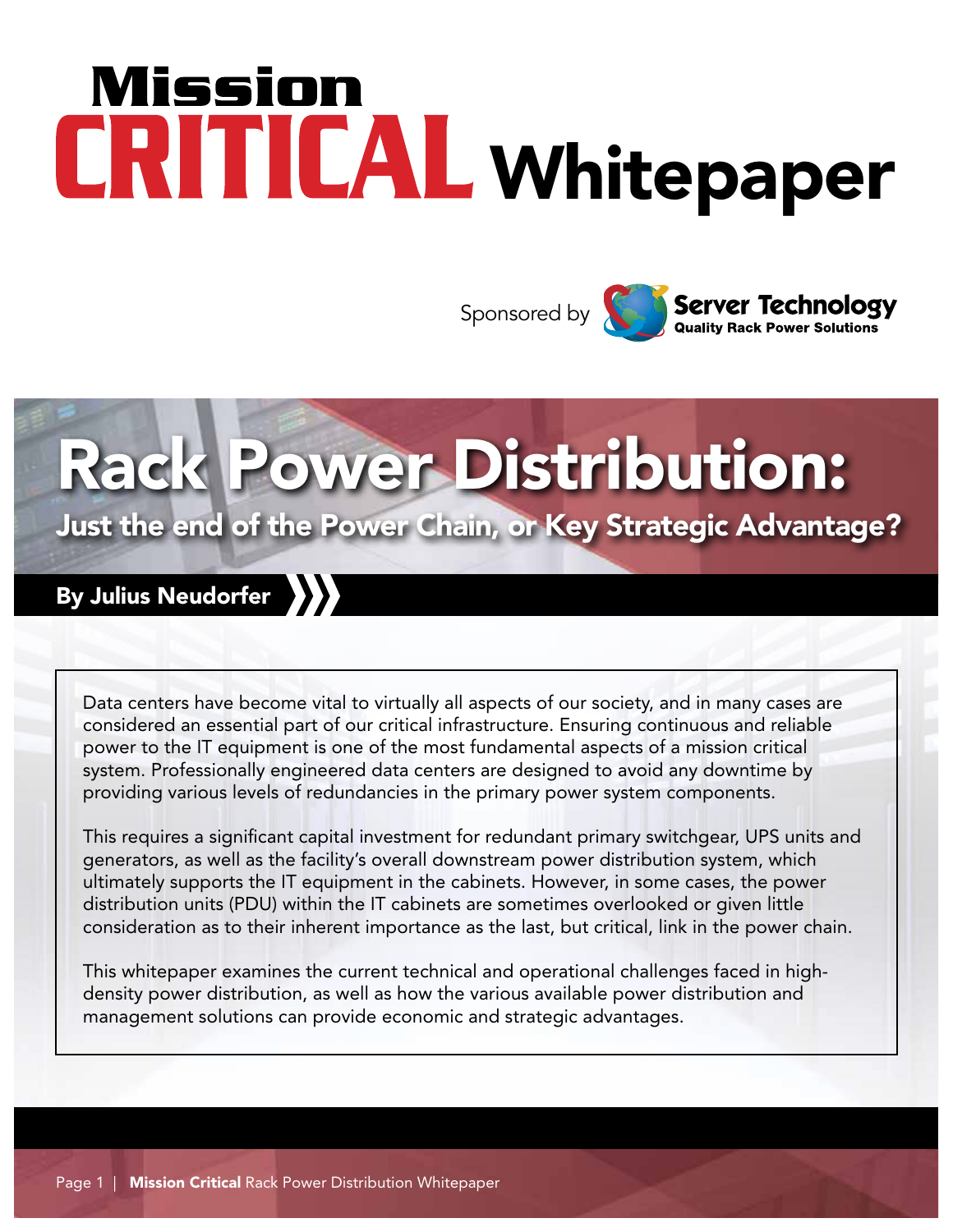The power demands and size of the data center have increased dramatically over the past several years. Moreover, the overall facility power density (per square foot) and more significantly, the power density at the rack level has risen quite considerably as well.

Historically when the typical server cabinets were fed by 120 volt 15-20 amp branch circuits supporting 1-2 kilowatts of load, the rack Power Distribution Unit (PDU) was referred to as just a "power strip." However, modern server cabinets require the rack PDU to support much greater power requirements. Typically the lower end ranges between 2-4 kW and many facilities have medium-density cabinets operating at 5-9 kW. And while not as widespread, 10-25 kW cabinets are no longer making headlines.

While several different data center organizations have various definitions of power density, AFCOM released a whitepaper in 2014 that categorized Rack Power Density into four levels.

ered and analyzed by monitoring software, which helps ensure accurate power availability and redundancy, as well as capacity planning. Moreover, the need for remote power monitoring and management has been driven by the change in strategy in enterprise computing and the widespread use of colocation by the enterprise and has now become an essential requirement for many organizations. Some PDUs offer the ability to control individual outlets, allowing remote rebooting of hung IT equipment if necessary. This can improve problem resolution response time and, in many cases, reduce the need and cost for on-site technical support.

#### The Green Grid - PUE Metric

No discussion about power can avoid the issue of energy metering and efficiency, and of course PUE. The Green Grid created the Power Usage Effectiveness "PUE" metric in 2007, which is now a commonly accepted international metric. Several whitepapers that provide detailed information on the PUE metric and methods of measurement can be found at www.thegreengrid.org.

| <b>Rack Power Density Level</b> | <b>Power Range (kW)</b> |  |  |
|---------------------------------|-------------------------|--|--|
| Low                             | l 0-4                   |  |  |
| Moderate                        | $5-8$                   |  |  |
| High                            | $9 - 15$                |  |  |
| Extreme                         | 16 and above            |  |  |

(Source: AFCOM Data Center Institute Standards Endorsed Whitepaper DCISE-001 September 2014)

These high and increasing-power densities and the related higher operating temperature ranges represent myriad engineering and operational challenges on multiple levels, for both the manufacturers of rack-level PDUs, as well as data center operators.

#### Rise of the Intelligent PDU as a Strategic Management Asset

While the locally metered PDU has been available for approximately 20 years, it was a fairly basic device initially and not widely deployed. The need for better energy management and efficiency has given rise to the demand for the new generation of remotely monitored and managed PDUs, also known as the "smart" or "intelligent" PDU. These later generation PDUs gained popularity especially in the last five years and have really come to the forefront by offering more-sophisticated features with each generation. These products offer additional granular rack-level information, which can be automatically gathA simplified view depicting PUE measurement is shown below in Figure 1—and while the metric name incorporates the word "power," it is important to note that as of 2011 Power Usage Effectiveness refers to annualized energy (measured or averaged over 12 months of operation).

In order to provide an assessment of facility energy usage and efficiency of a data center, energy metering at several key points of the power chain and distribution system as shown are the prescribed method to determine a facility PUE—both as a baseline of existing performance and to examine the results of any changes made. As seen in Figure 1, the highest level of accuracy is obtained by measurement at the rack (PUE Category 3, also known as Level 3 measurement). Regardless of your data center size and power density, tracking energy usage and being able to correlate it to IT asset utilization is an essential element to data center management and strategic planning.

Footnote: The use of the words "smart" or "intelligent" (as they pertain to a PDU) are meant as a generic reference and not meant to imply or refer to any manufacturers' product trademarks that incorporate those words.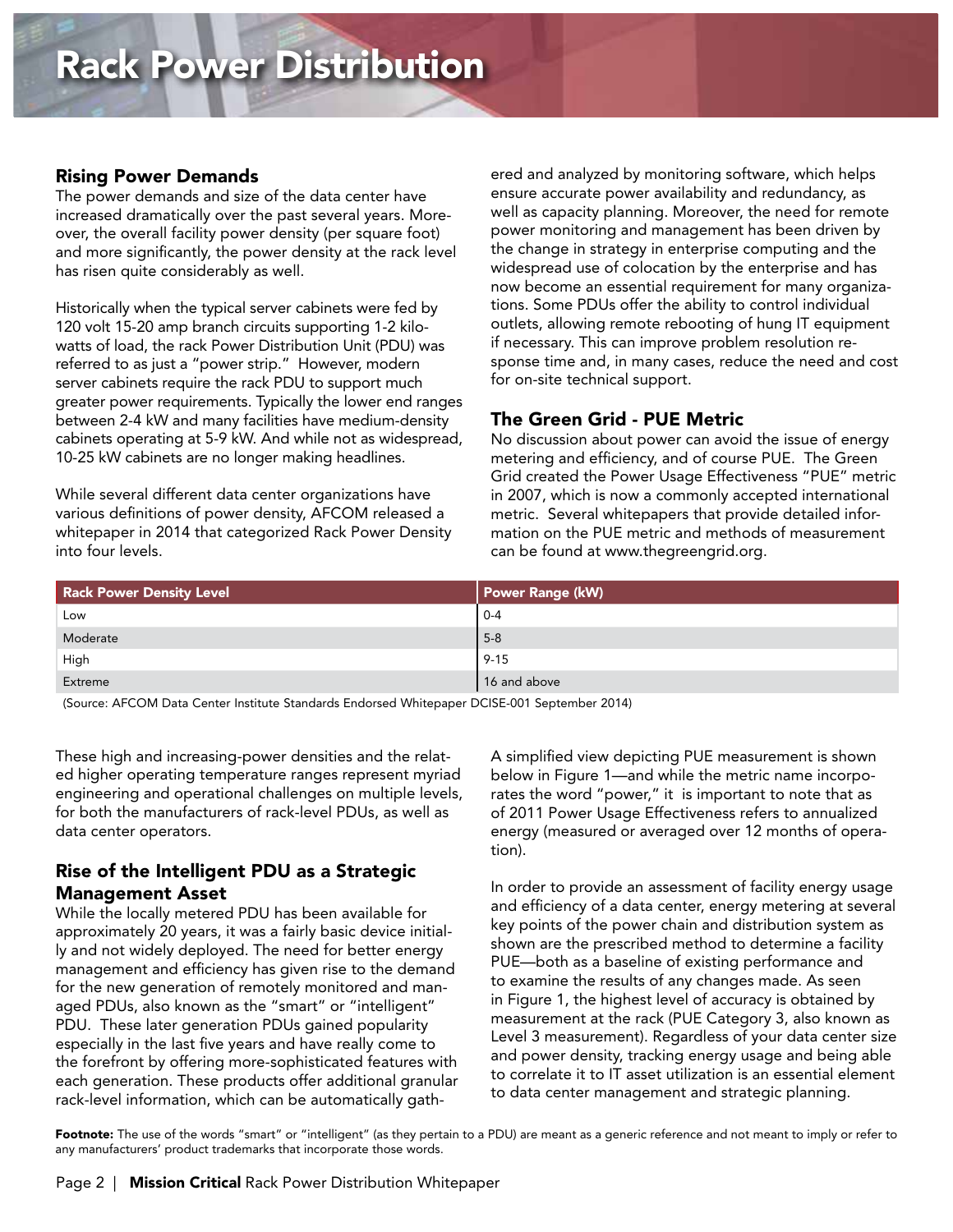

#### Energy Cost Strategies: Enterprise vs Colocation

In a data center owned and operated by the enterprise, energy costs are a significant part of the Total Cost of Ownership (TCO). As such, it is always important to track how energy is used in order to optimize efficiency—both for the facility (PUE) as well as for the IT equipment. Nonetheless, the utility invoice to the facility owner is directly based on the actual energy used (kWh). This is not necessarily the case for a colocation customer. In a colocation data center the costs are based on two primary factors: the space (either per rack or caged area) and the power. However, colocation providers typically offer three general types of pricing models for power in their facility, as seen in Table 1 below.

The type of power pricing schemes can be either costly or advantageous to the customer, depending on their

maximum power load as well as the actual average energy used on a monthly basis. For example, if the IT equipment specified for your rack requires a maximum of 20 amps at 208 Volts, a 30 amp circuit is required. (Based on the 80% limitation, the maximum total current that can be drawn safely is 24 amperes.) This means that the maximum power that can be delivered to that rack is approximately 5 kVA. You will still need to provision the circuit for the highest current demand expected. However, in many cases, the IT equipment may not continuously draw this amount of power during normal operation and may average only 50% of the energy of the circuit capacity. As can be seen from Table 1 below, it becomes important to monitor and track IT equipment power (peak vs average) and actual energy usage trends. This is one of the reasons that many colocation customers are installing higher level intelligent PDUs in their racks that can measure and record peak power and energy usage, not just those PDUs that can measure only input amperes.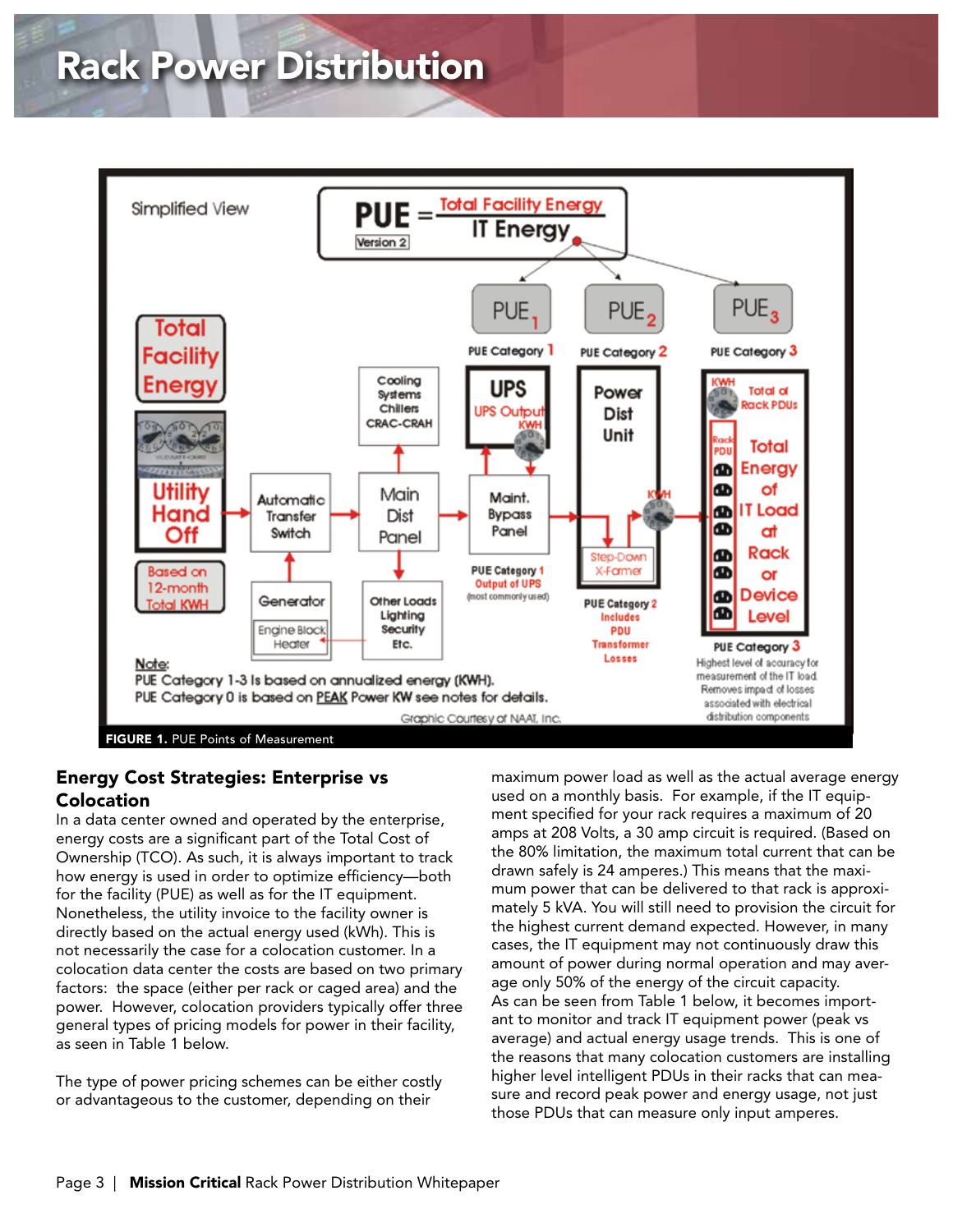| <b>Colocation Provider Power/Energy Cost Model</b>                                                | Description                                                                                                                                       | <b>Impact on Customer</b>                                                                                                            |  |
|---------------------------------------------------------------------------------------------------|---------------------------------------------------------------------------------------------------------------------------------------------------|--------------------------------------------------------------------------------------------------------------------------------------|--|
| A: Per Circuit - Fixed Cost                                                                       | Customer is charged a fixed price-regardless of                                                                                                   | Can be costly if circuits are                                                                                                        |  |
| (based on Power capacity kVA-not energy usage)                                                    | the actual energy consumed.                                                                                                                       | underutilized.                                                                                                                       |  |
| <b>B: Energy Metering</b>                                                                         | Customer is charged for the actual energy used (in                                                                                                | The energy charge should be based                                                                                                    |  |
| (actual energy used kWh)                                                                          | kWh). Circuit charges included in facility overhead.                                                                                              | on underlying utility rates, plus the                                                                                                |  |
| <b>C: Combination</b><br>(fixed per circuit power capacity-kVA, plus actual<br>energy used - kWh) | Customer is charged a fixed cost for the circuit<br>capacity (which would be lower than option A),<br>plus the charge for the actual energy used. | facility overhead (which is generally<br>related to the PUE).<br>Caveat: Each case is unique and<br>subject to contractual language. |  |

#### TABLE 1.

#### Limitations of Typical Building Management Systems

Facility based power management is generally handled by Building Management Systems (BMS), which typically monitor the main Switch Gear, UPS, and the Power Distribution Units (PDU) on the data center floor. However, in most cases, the ability to monitor power demand or track overall energy usage of the IT equipment most commonly occurs at the UPS output. Alternately, it can occur at the floor-level PDU, if it is equipped with power or energy monitoring (some units only have input monitoring, while others have branch circuit monitoring).

In addition, when redundant circuits are required (A-B feeds), pricing is usually based on the total maximum power required. Redundant circuits are also subject to the limitation of 80% of the individual maximum circuit value requirements, typically shared equally across both circuits. (However, regardless of the ratios, the A+B total cannot exceed 80% of the individual circuit value.) This puts the onus on the end-user customer to avoid exposure to "cascade failure." This fact is often misunderstood or overlooked by many IT administrators when provisioning new IT equipment in racks and when projecting estimated colocation power costs.

If the floor PDU (or electrical sub-panel) was not equipped with branch circuit monitoring, the only other way this could have been determined would be a request to facilities for a manual electrical survey of branch circuits in the PDU, or the sub-panel feeding the rack or group of racks. This is a labor intensive and intrusive process (opening of energized panels) that increases the risk of an accident and potential downtime due to human error. Moreover, the measurements taken are not 100% indicative of the maximum current drawn over an extended period of time under varying IT computing loads. These measurements

are "snapshots"; they do not accurately represent the actual total energy used by the circuit (kVA/kW reading are instantaneous power, which varies—kWH represent the actual energy used over time—i.e. per hour, day, week, or month).As each generation of IT equipment increased rack power demands, using a basic unmetered "power strip" in the rack soon became inadequate. Beside needing to increase the capacity of the branch circuits feeding each rack, IT administrators found that without visibility into the amount of power that a rack was using, they had no way to know if or how many servers could be installed, or if a server refresh or upgrade would require an increase in the capacity or number of branch circuits supporting the rack. Moreover, without knowing how much current was being drawn, just adding a single server would be like playing "Russian Roulette," since it could result in in a tripped circuit breaker. The metered rack PDU can mitigate this type of exposure to an outage.

The lack of real-time power and energy monitoring at the rack can delay or disrupt a technical refresh or, worse yet, expose the rack to failure if the branch circuit protection trips when more or new IT equipment is installed. Moreover, the problem is exacerbated when redundant (A-B) branch circuits are used to feed racks full of servers with dual power supplies (dual corded devices normally share the load equally; however, some vary in how they distribute the load across each cord or simply fail-over to the alternate circuit).

The chart in Figure 2 below depicts a potential scenario wherein the typical manual "clamp-on" ammeter is used to measure (A-B) redundant branch circuits to a rack at one point in time, while the plot lines show continuous current measurements over time for the A and B circuits, as well as the sum (A+B) of both.

In this case, at the time the manual readings were taken, it would seem as if the total current drawn across (A and B) circuits were only 14 amps (7A+7A). However as the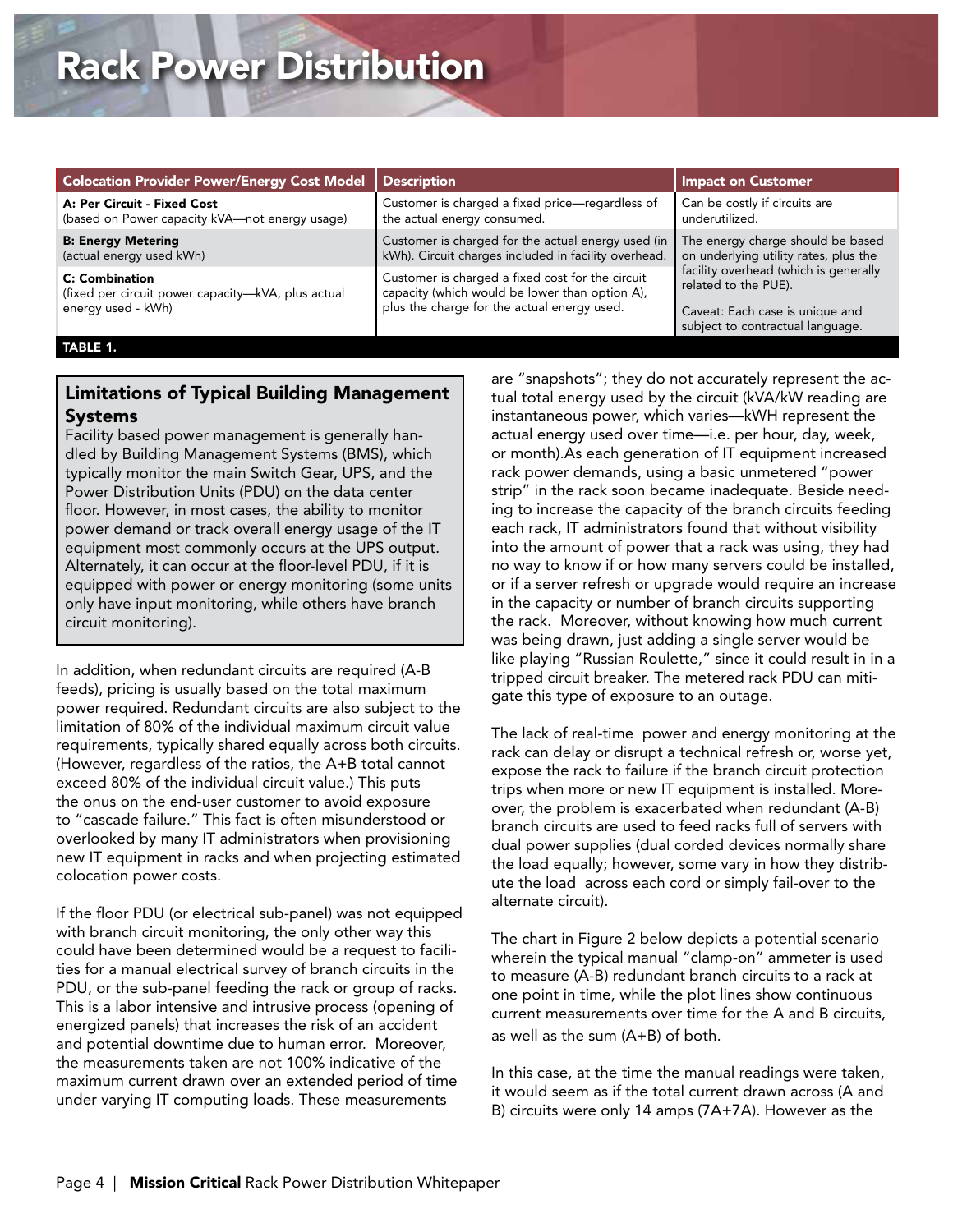

Example of Manual Survey vs. Continuous Current Monitoring

20 Amp (A-B) Redundant Branch Circuits

current plot over time shows, at multiple times during the day, the sum of the (A+B) circuits exceed the 16 amp (80%) threshold (which is the maximum current that should be safely drawn from a 20 amp branch circuit, per US National Electrical Code "NEC"). While under normal circumstances when both circuits are active, there would be no problem in the above example. Should a problem occur, such as the loss of either one of the branch circuits (either accidentally or during a maintenance procedure), the remaining active circuit could trip during the peak current excursions, since it would now be carrying the entire load (slightly above 18 amps). This represents a lurking exposure to cascade failure.

As can be seen by the above example, these peaks would be very difficult to discover, even with regular manual survey snapshot readings. This exposure to cascade failure of redundant power paths can only be revealed by continuous monitoring and recording of current on each branch circuit (A-B) and then setting threshold alarms when the sum exceeds the prescribed limits.

If the wide swings in IT load current seems like an extreme example to those who are more accustomed to a relatively flat current draw for servers and other IT hardware, this is no longer an unlikely or extreme scenario. The quest for energy efficiency in IT equipment has significantly changed the load profile and the idle to maximum power range for modern servers. Whereas only a few years ago a typical server would idle at 50-60% of maximum power when idle, the newer servers have a much wider ratio and may idle at only 20-25% of maximum power (the peak current could be 4-5 times the idle current). As a result, a manual survey "snapshot" current reading is nearly meaningless, without a valid correlation to the servers' computing load status.

#### Computing Performance Energy Benchmarking

The PUE metric is fairly straight forward; however it only measures the efficiency of the facility infrastructure. The energy efficiency of computing systems has many aspects that make it far more difficult to quantify into a singular metric for many reasons, one of which is a universally accepted definition of "useful work." While there are rating systems for IT hardware such as SPEC power and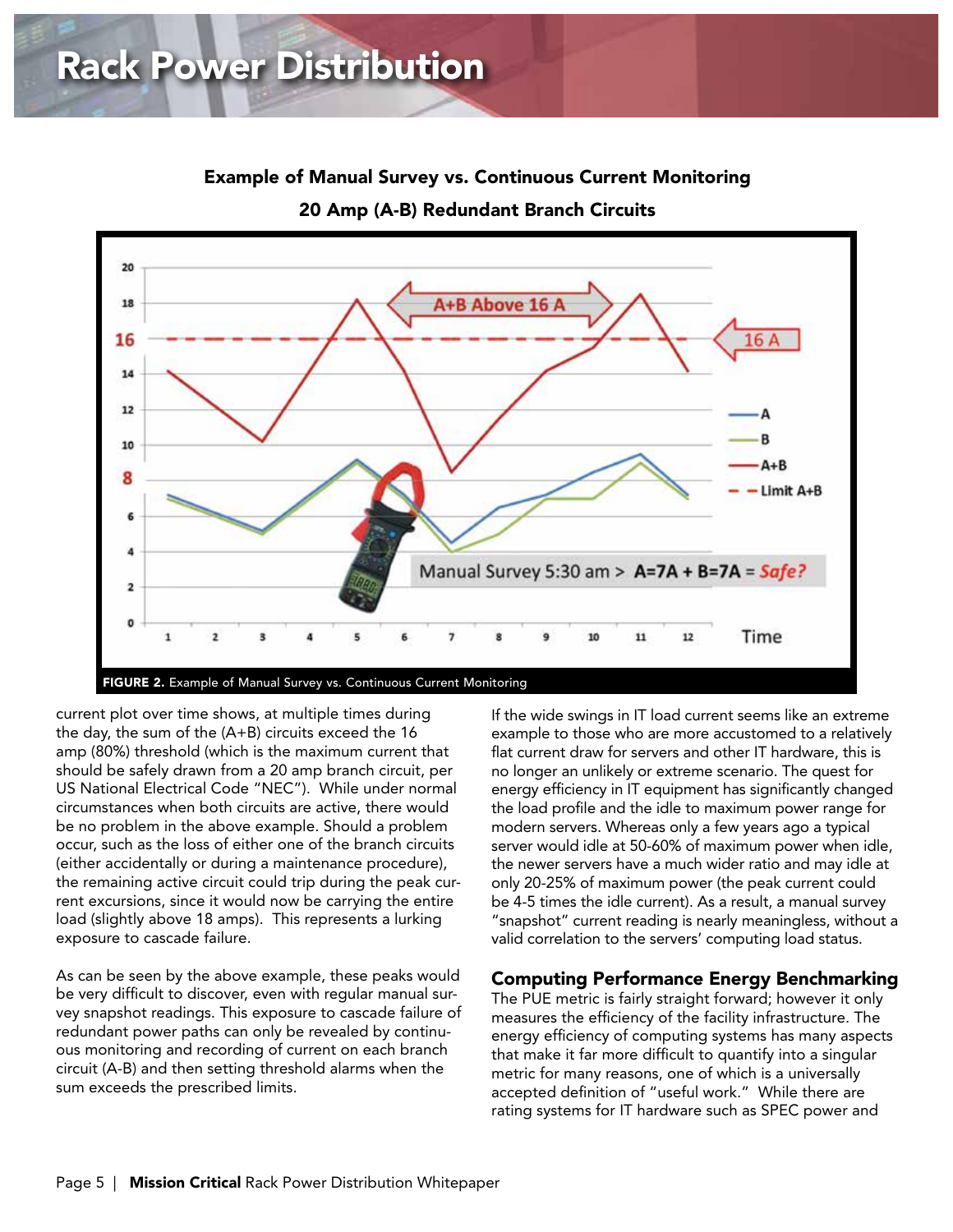the US Energy Star program, which helps purchasing decisions, they cannot account for how much actual energy will be used once software has been installed, as well as the actual operational utilization profile. Nonetheless, the relative efficiency of any given operational computing system functioning as a whole (IT hardware and software) can be benchmarked against itself. One of the advantages of individually metered (or metered/controlled) outlets in the rack PDU is the ability to measure the energy consumed by the individual IT equipment. This data can then be used to correlate the performance of IT equipment assigned to a computing task against its energy usage during that task. This level of analysis can provide a better assessment of how well the hardware and software perform collectively, as well as delivering an improved basis for capacity planning.

#### Determining the Energy Impact of Software Changes

As noted above by using energy monitoring, either at the rack level or, ideally, the IT device level, baselines can be established and correlated to relative computing loads. The impact of any software changes can then be compared to actual energy used by comparing known baseline trends over time. For example, with per-device monitoring, you may be able to observe that a software change resulted in slightly lower energy used by a group of web servers. However, the energy usage of the database servers and storage arrays may have increased significantly. This type of change would not have been readily detectable at the UPS output.

### Identifying IT Energy Waste - Finding Zombies

Moreover, even the process of identifying and correlating the IT equipment, such as its owner and function, along with its rack location and which outlet of the PDU it is plugged into, can result in better organization of the IT assets. This is especially true in older enterprise data centers that have a history of having "zombies"—those servers and other devices that are no longer being used, yet are still drawing power (as well as adding to the cooling load).

The Uptime Institute conservatively estimated that up to 10% of enterprise servers are running obsolete or unused software having no function at all, yet remain in operation. Decommissioning a single 1U rack server can result in \$500 per year in energy savings, an additional \$500 in operating system license savings, and \$1,500 in hardware maintenance costs.

### Improving Availability and Uptime

#### Optimizing New Equipment Deployment Process

By utilizing rack PDUs with individual outlet switching, any unassigned outlets can be turned off, preventing the unauthorized activation of any new (or replacement) equipment in the rack without prior workflow approval processes. This could prevent an inadvertent overload of a heavily loaded branch circuit from tripping the breaker when unapproved IT equipment is plugged into any open outlet at random—resulting in the entire rack going down.

Color Coding to Help Reduce Human Error The most common color for rack PDUs and their receptacles has been black. While this relieves the manufacturers from having to worry about colors, it makes it a bit more difficult for technical staff members who work in back of the densely packed, dark cabinets, particularly when they need to plug-in multiple cords of IT equipment to the correct PDU and outlet position.

One of the problems that sometimes occurs during the installation or replacement of servers (especially those with multiple power supplies) is when the technical staff may inadvertently put the plugs in the same PDU, negating redundancy of A-B feeds. Also, in the case of blade servers fed from 3-phase PDUs, it is difficult to consistently maintain equal and proper coordination of power cord distribution across the sets of phase pairs. In response to these issues, some manufacturers have recently begun offering PDUs in multiple colors (ideal for identifying A-B power) and also color-coded outlets on each phase pair to help balance the loads in 3-phase PDUs.

### Better Phase Balancing

One common problem is trying to maintain phase balancing in the rack. Some manufacturers have recently developed PDUs that feature a 3-phase electrical distribution scheme related to the receptacle positioning pattern. It sequentially interleaves alternate phases in a continuous pattern (as well as color coding the outlets)—rather than grouping the outlets as a block of outlets per phase. This feature makes it more intuitive for IT personnel to evenly distribute the IT power cords across all the phases. This can also help reduce excessive power cord length and cabling congestion in the rack, which can impede IT equipment exhaust airflow, resulting in higher temperatures.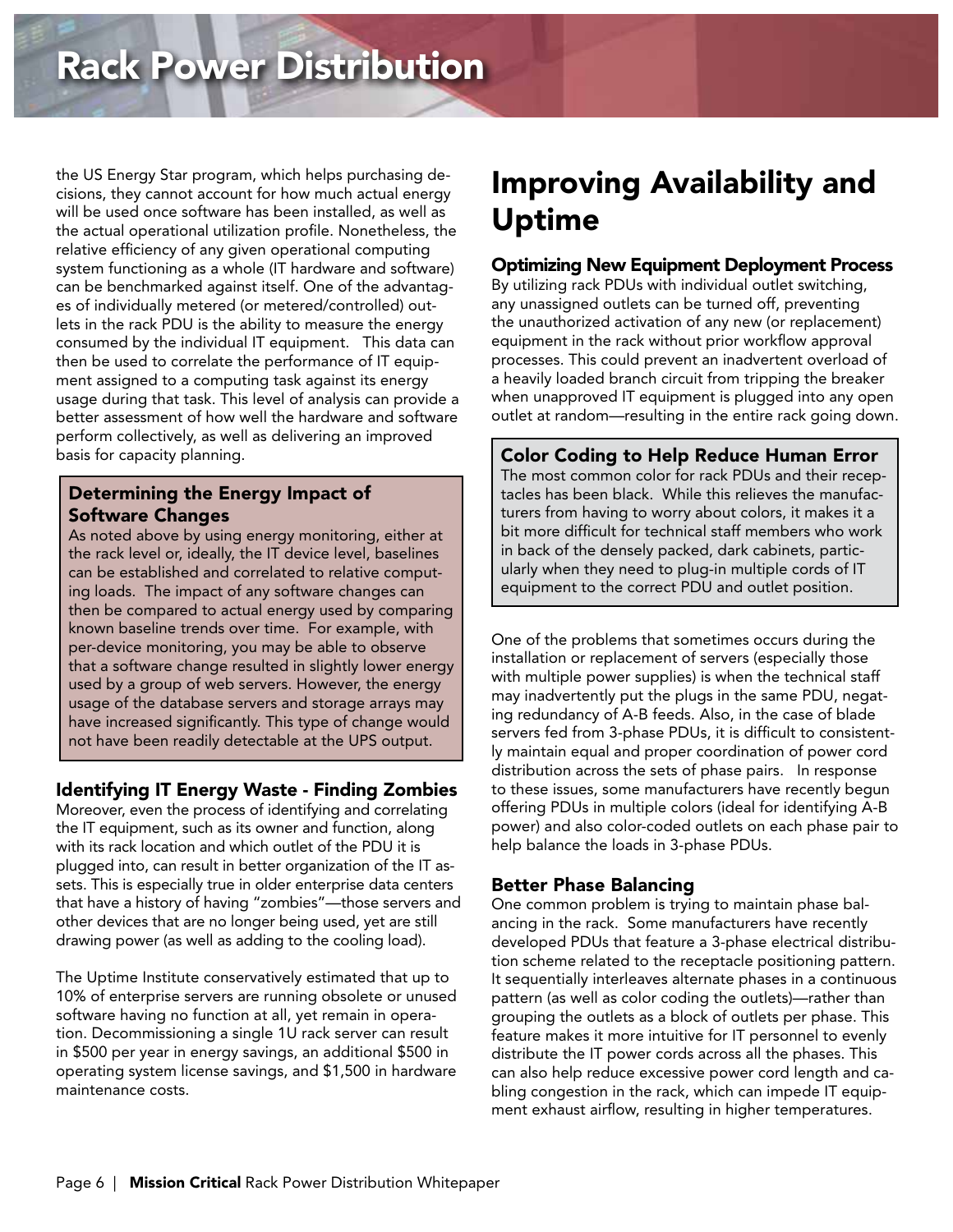#### Exposing Hidden Risks

In addition to measuring relative energy efficiency, a PDU with individually metered outlets can help detect hidden issues such as failed server power supplies (in equipment with redundant PS) by setting a threshold alarm if the power draw decreases to zero on any occupied outlet. This can help avoid a scenario that may have gone undetected by data center personnel, which has happened many times and leaves the device in a non-redundant, unprotected position.

#### Cord Retention

Regardless of how redundant the upstream power chain is, it will not matter if the IT equipment cord falls out of the PDU outlet. While this would seem like a simple issue not worth much discussion, it has been a long-standing quandary, particularly with the imperfect retention of IEC C13 receptacles and the C14 (in some cases also C19/ C20) plug-on cord sets from some vendors. There have been many instances where power cords have just fallen out of the PDUs, either over time without any apparent reason or sometimes if a technician lightly brushes the dangling cord, or just from the minor vibration of plugging or unplugging an unrelated cord in the PDU. This has led to several solutions, the oldest typically using a cord clip or a comb-like piece of plastic or wireframe cage that prevents the plugs from falling out. This approach is somewhat inconvenient and sometimes cords have still fallen out. Some of these systems also limited the number of receptacles. More recently, as the demand for outlet density has increased, other solutions have developed.

Some users have purchased new IT cord sets that have a locking grip on the plug that must be released. These new locking cords can be used with existing PDUs, and are a good solution for older PDU models with a history of retention problems. However the need for a locking cord for each receptacle becomes a substantial added cost factor, if they must also be purchased for new PDUs. Some PDUs have new types of receptacles with a lever that can hold the plug in place, while other vendors offer high-retention force receptacles on the PDUs, eliminating the added cost of purchasing new locking cord sets.

### Cooling System Energy Saving

Cooling systems are the largest user of energy other than the IT load itself. And many studies have shown that raising cooling supply air temperature can save a substantial amount of energy (ranging from 1-4 percent per degree Fahrenheit). However, one of the biggest issues

#### Reliability, Availability and Mean Time to Repair

Of course, the quality of the PDU is paramount to its reliability and therefore can affect its ability to deliver power to the IT equipment. It is therefore important to look for established manufacturers with proven track records. Nonetheless, it is a fact that no matter how well built they are, like any other device, PDUs can fail. While they can fail in several ways, some types of failures can affect the delivery of power to the IT equipment; others might only impact the management functionality. One of the more common modes of failure is the communications card. In this scenario, the power will most likely still be flowing to the IT load so there is no interruption. However, some manufacturers incorporate the network card as an internal component and to repair the PDU, it must be removed, impacting operational availability. Other manufacturers feature a plug-in network module with all the other connectors (temperature, cross linking, USB port, etc.), that can be hot swapped, so the PDU itself does not have to be removed from the rack and the IT equipment remains powered and fully operational.

that prevent many data center operators from raising supply temperatures is ensuring that the cabinets that are "running hot" stay within the ASHRAE envelope (or even going into thermal shutdown)—even if it means overcooling some or all of the other cabinets. This is especially true for those sites with insufficient airflow management and little or no rack-level temperature monitoring.

By using rack-level intake temperature monitoring (via PDU based sensors or other methods), airflow management issues can be identified, corrective changes can be made, and results can be immediately monitored and tracked. Once the airflow management issues have been resolved or substantially mitigated, then the cooling system temperatures can be slowly raised and the rack temperature ranges closely monitored to see the results. This allows energy savings while reducing the risk of IT equipment failure due to exposure to high temperatures. One of the known issues and concerns about higher IT intake temperatures is that at a certain point IT fans will speed up, resulting in higher power draw—in some cases negating the cooling system energy savings. While this improves the PUE, it may not lower the total facility energy, or could even increase it in extreme cases.

By using rack-level PDUs with temperature sensors, you will be able to determine the temperature correlation to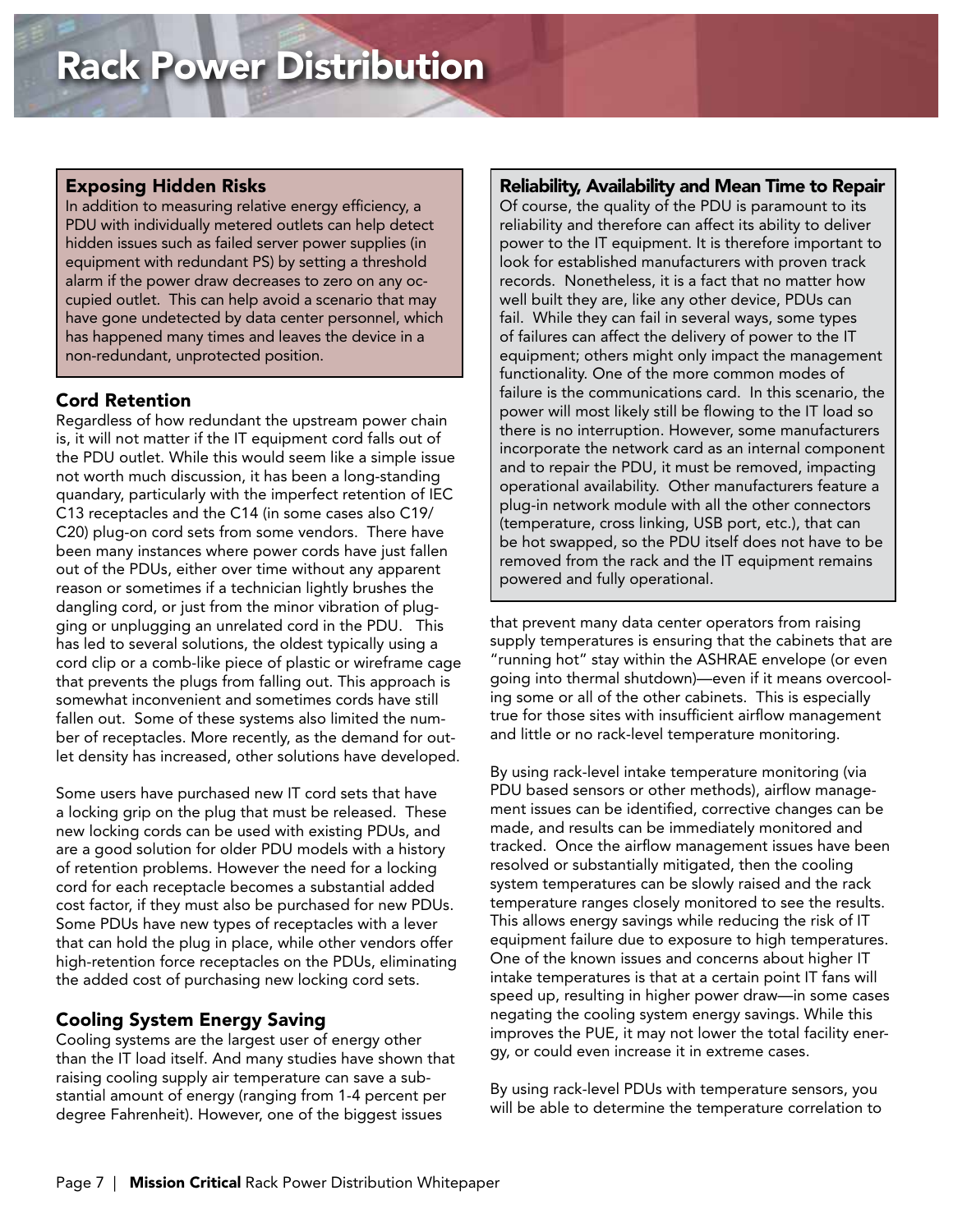any increased IT fan energy in real time (as well as trend it via software). You can also continuously analyze the data to find and optimize temperature settings based on your site conditions for maximum overall total energy efficiency (not just facility PUE)—even under changing operating conditions, as well as when IT equipment is refreshed over time.

#### Environmental Monitoring

The expected reliability of IT equipment is in part related to maintaining proper environmental conditions within the manufacturer's requirements—which in most cases fall within the ASHRAE "recommended" temperature and humidity envelope. However, as noted above, it is now well documented that it is no longer simply a matter of monitoring "room" temperature. Environmental monitoring at every rack has become extremely critical as power densities have risen significantly, especially in the last several years. According to ASHRAE's Thermal Guidelines for Data Processing 3rd edition (2012), for high-density racks, just taking average readings in the middle of the cold aisle is no longer sufficient. Each high-density rack should have up to three temperature sensors inside the front face of the rack (low, middle and high) to monitor the intake temperatures of the IT equipment and to ensure they remain within the recommended range.

Clearly, there are many independent systems available to monitor aisle and rack-level temperature. While the primary purpose of a rack PDU is power distribution, the advent of the intelligent/remotely monitored PDU has enabled adding environmental monitoring at the rack cost effectively, by adding small sensors as accessories that simply plug in to the PDU. The environmental information is then integrated into the rack PDU information, using the existing management console. This also saves the substantial cost of any installation and additional cabling for separate environmental sensors and systems. Even if wireless environmental sensors are installed, they require multiple receivers, located to ensure coverage, and which must be cabled and powered.

### Higher PDU Temperature Requirements

In addition to requiring proper airflow, it should be noted that the operational temperatures of high density IT equipment have increased as well. The 2011 ASHRAE's Expanded Thermal Guidelines whitepaper (and the later formal release of the 3rd edition of the Thermal Guidelines) placed more emphasis on the wider A2 "allowable"

range for most IT equipment, so that even commodity servers could operate at up to 95°F (35°C) intake temperatures. These higher temperature ratings were meant to help improve facility cooling system energy, as well as promote "free cooling" wherever possible.

However, these new operating ranges mean that some IT equipment can create a temperature rise (delta-t) of up to 40°F (22°C), or higher in some cases. This could generate exhaust temperatures in the back of the rack that can reach or exceed 122°F (50°C), which could be created by high-intake/Delta-T combination conditions. However, older PDUs and some current models on the market are only rated for 113°F (45°C). Furthermore, 113°F (45°C) conditions can be easily exceeded even with more moderate Delta-Ts, if higher "allowable" IT intake temperatures are encountered (see A3-A4 below).

The 2011 ASHRAE whitepaper also included the introduction of A3 and A4 extended "allowable" IT intake temperatures of 104°F (40°C) and 113°F (45°C) respectively. These new classes were added to encourage IT manufacturers to create future products with even greater energy saving opportunities by reducing or even eliminating mechanical cooling. Today they are no longer considered future products, since some major IT manufacturers are currently offering specific A3 and A4 rated servers. Furthermore, the increasing use of Solid State Disks (SSD), which can operate at up 140°F (60°C), have begun to be utilized in place of traditional spinning disks in storage arrays, allowing higher operating temperatures. In order to address these issues, some PDU manufacturers have introduced units that are rated up to 140°F (60°C). It is therefore important to consider PDUs with high temperature ratings for present and future purchasing criteria, even if you are not currently experiencing very high backof-rack temperatures.

### Total Cost of Ownership – PDU Budgeting and Relative Costs

There are several studies projecting the cost of building and operating a data center from different organizations. While they vary, a commonly cited whitepaper by the Uptime Institute estimated that costs range between \$12,500 (Tier II) to \$25,000 (Tier IV) per kW for the power and cooling infrastructure (plus \$300 per square foot for the computer room space). In effect, the basic infrastructure cost to provide mission critical power and cooling for a 10 kW rack can range from \$125,000 to \$250,000. In sharp contrast, a 10 kW rack PDU which is the last link in the critical power chain, costs approximately one percent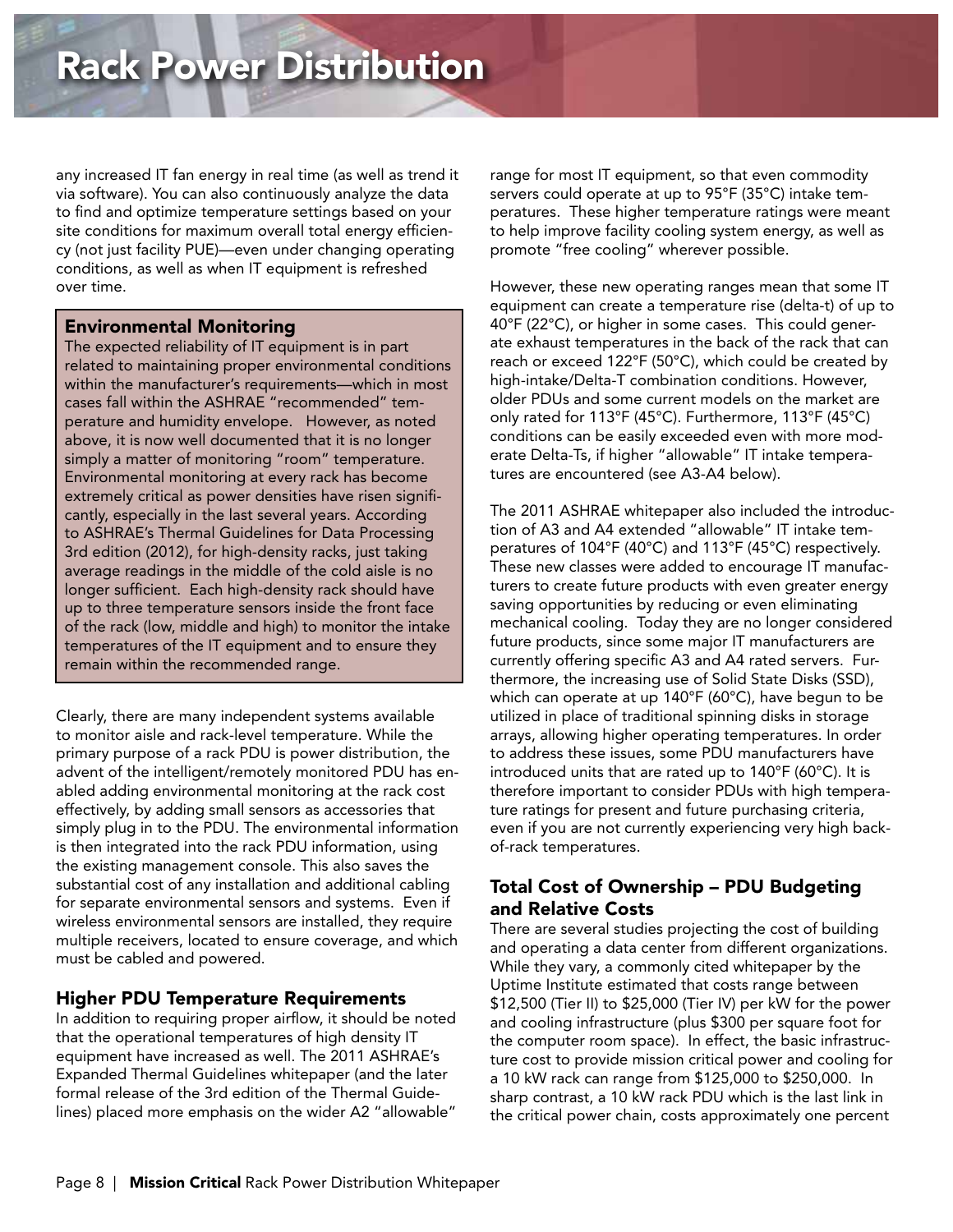| Number of onboard PDU Breakers   Number of outlet groups                                                         | (20 amp breakers per group) | Rated IT power (kVA)   Notes |                                                             |  |  |
|------------------------------------------------------------------------------------------------------------------|-----------------------------|------------------------------|-------------------------------------------------------------|--|--|
| 3 Breakers (2 poles) 20 amps                                                                                     |                             | 12.5                         | Current draw limited to 35 amps due to<br>only 3 breakers   |  |  |
| 6 Breakers (2 poles) 20 amps                                                                                     | 6                           | 14.4                         | Current draw 40 amps<br>(80% of 50A branch circuit breaker) |  |  |
| TABLE 2A. Example of PDU capacity vs. PDU circuit breakers - for a 208/120 Volt - 50 amp 3-phase branch circuit. |                             |                              |                                                             |  |  |

| Number of onboard PDU Breakers   Number of outlet groups                                                         | (20 amp breakers per group) | Rated IT power (kVA)   Notes |                                                                     |  |  |  |
|------------------------------------------------------------------------------------------------------------------|-----------------------------|------------------------------|---------------------------------------------------------------------|--|--|--|
| 3 Breakers (2 poles) 20 amps                                                                                     |                             | 25.0                         | $\,$ Current draw limited to 35 amps due to $\,$<br>only 3 breakers |  |  |  |
| 6 Breakers (2 poles) 20 amps                                                                                     |                             | 28.8                         | Current draw 40 amps<br>(80% of 50A branch circuit breaker)         |  |  |  |
| TABLE 2B. Example of PDU capacity vs. PDU circuit breakers - for a 415/240 Volt - 50 amp 3-phase branch circuit. |                             |                              |                                                                     |  |  |  |

or less of the invested facility cost (a PDU typically costs from \$500 for an unmanaged basic unit to \$1,500 for a fully managed unit). Yet, when it comes to selecting a PDU for a high-power rack, many times the lowest cost drives the budgeting and purchasing process, with little weight given to the importance of management or other critical performance features.

Clearly there are many different manufacturers that offer rack PDUs, each with different features and price points. Nonetheless, in addition to comparing the reputation of manufacturer and the product warranty, the person making the decision may not be completely aware of the strategic management advantages of a monitored or fully managed PDU. In some cases, the evaluator may not fully understand some of the basic differences between seemingly comparable, yet different models. They should consider various PDU specifications, such as the higher temperature rating and additional features such as integrated environmental

monitoring capabilities required for high-density racks. They should also be aware of the significance of the number of on-board circuit breakers (3 vs. 6) in 3-phase units or other features, such as metering per sub-breaker group or individual outlet energy metering and control.

#### Outlet Density

The number of receptacles per PDU has increased to meet rising demands for more servers and other devices per cabinet. However, matching the power capacity of the PDU (and capacity of the branch circuit) to the projected power requirements is critical. Example: a common high-density rack configuration consists of (40) 1U servers @ 250 watts each (plus 1 kW for Top of Rack switches), total power 11 kW.

| <b>Phase Type</b><br>(number of<br><b>CB Poles)</b>                               | <b>Current Amps</b><br>(US circuit /<br>80% de-rated) | Power each<br>PDU (kVA) | Number of<br><b>Outlets</b><br>Per PDU | Number of<br><b>PDU<sub>s</sub></b><br>(Single Feed) | <b>*Total Power</b><br>(kVA) | <b>Total Number</b><br>of Outlets | **Number of<br><b>PDUs for A-B</b><br><b>Redundant</b> |
|-----------------------------------------------------------------------------------|-------------------------------------------------------|-------------------------|----------------------------------------|------------------------------------------------------|------------------------------|-----------------------------------|--------------------------------------------------------|
| Single-phase                                                                      |                                                       |                         |                                        |                                                      |                              |                                   |                                                        |
| 120V(1)                                                                           | 30/24                                                 | 2.9                     | 24                                     | $\overline{4}$                                       | 11.2                         | 96                                | 8                                                      |
| 208V (2)                                                                          | 30/24                                                 | 4.9                     | 24-36                                  | 3                                                    | 14.7                         | 72-108                            | 6                                                      |
| 240V (1)                                                                          | 30/24                                                 | 5.7                     | 24-36                                  | $\overline{2}$                                       | 11.4                         | 48-72                             | $\overline{4}$                                         |
|                                                                                   |                                                       |                         |                                        |                                                      |                              |                                   |                                                        |
| 3-phase                                                                           |                                                       |                         |                                        |                                                      |                              |                                   |                                                        |
| 120/208V                                                                          | 30/24                                                 | 8.6                     | 24-42                                  | $\overline{2}$                                       | 17.3                         | 48-84                             | $\overline{4}$                                         |
| 120/208V                                                                          | 60/48                                                 | 17.3                    | 24-42                                  |                                                      | 17.3                         | 24-42                             | 2                                                      |
| 240/415V                                                                          | 30/24                                                 | 17.3                    | 24-42                                  |                                                      | 17.3                         | 24-42                             | $\overline{2}$                                         |
| TABLE 3. Examples of several common PDU configurations to support an 11 kVA rack. |                                                       |                         |                                        |                                                      |                              |                                   |                                                        |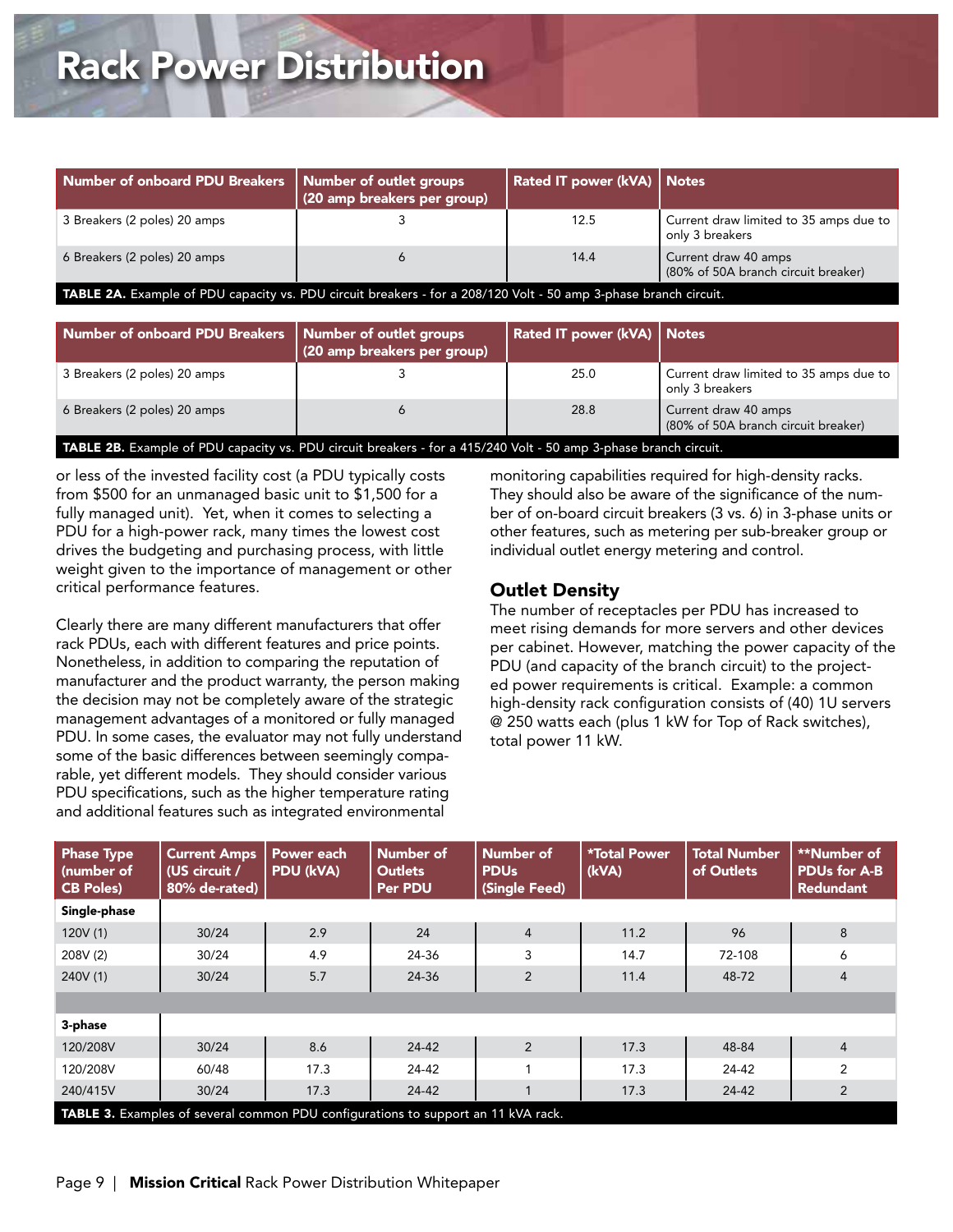| <b>Phase Type</b><br>(number of<br><b>CB Poles)</b> | <b>Current Amps</b><br>(US circuit /<br>80% de-rated) | Power each<br><b>PDU (kVA)</b> | Number of<br>20/16 Amp<br>receptacles<br>(C19 or L6-20) | Number of<br><b>PDU<sub>s</sub></b><br>(Single Feed) | <b>*Total Power</b><br>(kVA) | <b>Total Number</b><br>of Outlets | **Number of<br><b>PDUs for A-B</b><br><b>Redundant</b> |
|-----------------------------------------------------|-------------------------------------------------------|--------------------------------|---------------------------------------------------------|------------------------------------------------------|------------------------------|-----------------------------------|--------------------------------------------------------|
| Single-phase                                        |                                                       |                                |                                                         |                                                      |                              |                                   |                                                        |
| 208V (2)                                            | 30/24                                                 | 4.9                            | $3-6$                                                   | $\overline{4}$                                       | 19.6                         | $12 - 24$                         | 8                                                      |
| 240V (1)                                            | 30/24                                                 | 5.7                            | $3-6$                                                   | 2                                                    | 11.4                         | $12 - 24$                         | 4                                                      |
|                                                     |                                                       |                                |                                                         |                                                      |                              |                                   |                                                        |
| 3-phase                                             |                                                       |                                |                                                         |                                                      |                              |                                   |                                                        |
| 120/208V                                            | 30/24                                                 | 8.6                            | $6 - 12$                                                | 3                                                    | 17.3                         | 18-36                             | 6                                                      |
| 120/208V                                            | 60/48                                                 | 17.3                           | $6 - 12$                                                | $\overline{2}$                                       | 34.6                         | $12 - 24$                         | $\overline{4}$                                         |
| 240/415V                                            | 30/24                                                 | 17.3                           | $6 - 12$                                                | $\overline{2}$                                       | 34.6                         | $12 - 24$                         | $\overline{4}$                                         |
| 240/415V                                            | 60/48                                                 | 34.6                           | $12 - 24$                                               |                                                      | 34.6                         | $12 - 24$                         | 2                                                      |

Footnotes: \*Total power based on US voltage and de-rated current capacity. Actual capacity may change due to European and Asian localized system voltage standards (i.e. 380/220V - 400/230V - 415/240V), as well as codes that can impact branch circuit protection ratings. \*\* PDU count doubles for redundant A-B power.

TABLE 4. Example of PDUs to support 4 Blade Servers and other High Power IT equipment at approximately 20 kVA rack.

#### Blade Servers

The other common high-density configuration is for (4) Blade Servers (at approx. 4-5 kVA each). Typically each requires a minimum of 2 or 3 power supplies (each PS necessitating a 208-240V 20/16 Amp receptacle) and double the number of power supplies for A-B redundancy. Note that the tables above represent a general summary of common types of PDUs (0U vertical) in each category range, from a variety of manufacturers. Many other models exist, as well as custom designed units from various vendors. In addition, some vendors also offer PDUs with higher ratings to support racks above 35 kVA.

As can be seen from the above tables, 3-phase power offers the greatest power capacity and therefore minimizes the number of PDUs for a given load or application. It also minimizes the total number of cables and circuit breaker (CB) poles in the upstream power distribution panel. From a physical perspective, most racks can only accommodate four vertical PDUs, and it is preferable to only use two PDUs when possible to allow space for network cabling.

While a detailed discussion of cooling these high-density racks is beyond the scope of this whitepaper, it should be noted that it is important to ensure that the size and placement of the PDUs and the related server power cords, as well as the network cabling, does not block the exhaust airflow.

#### Clustering and Grouping

As can be seen in tables 3 and 4, multiple PDUs in higher-density racks are a common configuration. In addition, besides the need to provide power to each PDU, network communication is also required. This usually means a port on an Ethernet switch (either on the production network or a dedicated management network). This can become a costly aspect of managed PDUs, and some vendors have the ability to interconnect multiple PDUs (typically up to 4 units) so that only one network port is required. Moreover, they can be logically clustered together to be viewed as a managed group in each rack. Some manufacturers even provide cross powering to the communication cards (creating redundant power configurations), so that should either side lose input power, the communications card can still communicate and send out an alert.

#### New Builds vs Retrofit Upgrades

When designing a new facility, the type of power distribution system is critical to its ability to adapt to constantly changing IT equipment power requirements. Of course the basis of design requirements will need to be ascertained early on, in order to specify the critical power capacity, and therefore the capacity of the UPS systems. Thereafter, the downstream distribution voltage should be discussed. In Europe this is essentially predetermined at 400/230 volts generically (although it will vary by country from 380/220 V to 415/240V). In North America, the most common configuration for larger facilities uses a 480 volt UPS system, which feeds floor-level PDUs with stepdown transformers that then provide 208/120 volt power for distribution to the IT cabinets.

While a detailed discussion of cooling these high-density racks is beyond the scope of this whitepaper, it should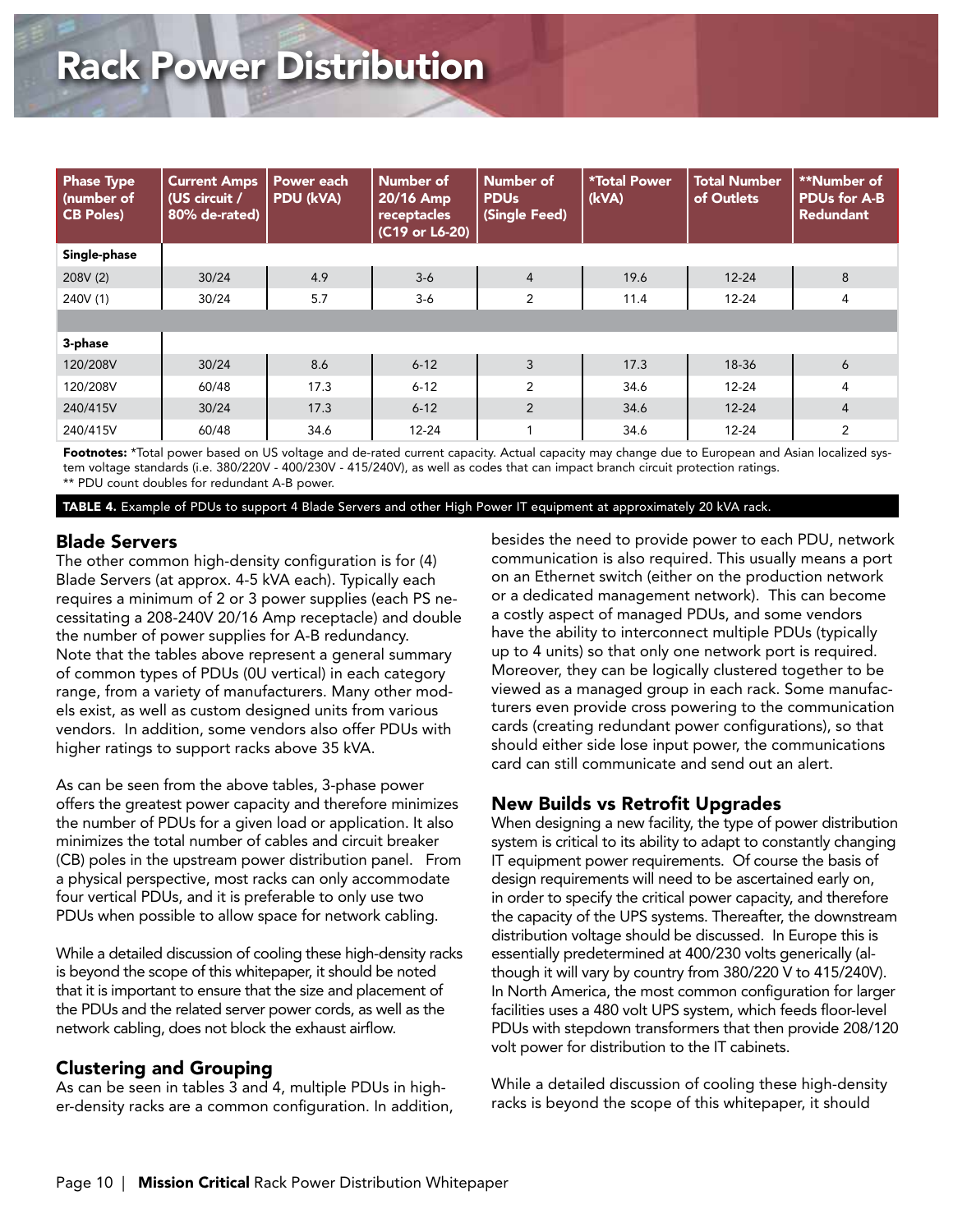#### Retrofit Upgrade Challenges

One of the potential bottlenecks when trying to upgrade the power to a cabinet (especially to group of cabinets) can occur at the upstream power distribution panel. While an electrical survey of the input to the panel may show that there is current capacity still available, all or nearly all the branch circuit breaker positions may be full. This is very common in older facilities that used 120V branch circuits to feed the cabinets. As can be seen in tables 3 and 4, it would be wise to consider installing higher power 3-phase cabling and PDUs to maximize the capacity of existing distribution panels. Also, where possible, consider locating the new power cabling overhead, to improve cooling airflow, especially if the under-floor space is already filled with cabling.

be noted that it is important to ensure that the size and placement of the PDUs and the related server power cords, as well as the network cabling, does not block the exhaust airflow.

Some manufacturers have been offering 415/240V power distribution systems in the US marketplace. This has some advantages, especially for a new data center, since it can deliver double the power (415/240V vs. 208/120V volts) over the same-sized branch circuit cabling, saving initial costs and reducing the physical cabling and pathway size. This also means that the PDUs can deliver twice the power as well, thereby reducing the number of PDUs required for high-density cabinets, reducing costs substantially. This also saves space in the back of the cabinets (improving airflow). In addition, the IT equipment power supplies are more energy efficient at the higher input voltage, saving energy and reducing cooling requirements. In some data centers, 480/277 volt power distribution to the racks has been used; however, this is not yet a commonly deployed scenario.

#### Management Software

Of course all the sophisticated features and benefits of this latest generation of smart, remotely managed PDUs are minimized, without centralized software to track, record, analyze and display the information from hundreds or thousands of PDUs, as well as other information.

Beyond just managing PDUs, an entire new class of management software has come into the mission critical realm: Data Center Infrastructure Management (DCIM). The premise behind DCIM is the proverbial "single pane of glass," which promises to alleviate the challenges related to the traditionally cultural and management issues

#### Multi-Vendor Compatibility

Most vendors have their own management software that is optimized for their PDUs, some with proprietary features unique to their PDUs. Many vendors have also made their PDUs accessible via standards-based SNMP, and many software packages can communicate with most other brands of PDUs (although some proprietary features may not be fully addressable). This is done out of necessity in order to be competitive and functional in the multi-vendor environment common in most data centers. When reviewing the features of the PDUs and the vendor's own matching (or even competing) software, a review of compatibly is critically important.

of IT vs. Facilities. Originally, most DCIM products were fairly basic offshoots of Building Management Systems (BMS) and were primarily focused on the facility side, with a "PUE" dashboard added on. They have now gone through several generations, and in their current iteration have become far more sophisticated tool sets.

DCIM may have started primarily as a BMS/BIS facility-type platform, with data center-specific features (such as a PUE dashboard); however, the nature of entire data center-centric computing infrastructure and enterprise IT architecture itself has changed radically since DCIM's inception. While the topic of DCIM is a hotly debated industry subject, a detailed analysis is beyond the scope of this whitepaper. Nonetheless, there is a real need for a system that can collect and aggregate information from facilities and IT systems and deliver a cohesive picture in a manner that is meaningful and correlates to some actionable items for everyone. However, not every organization is ready to fully commit to a major investment in DCIM. Alternately there are some management software offerings from the PDU manufacturers that can effectively meeting your basic management requirements, with a much lower initial investment.

### The Bottom Line

The new generation of smart, remotely manageable PDUs has offered important management tools to many large enterprise organizations. However, the costs of owning and operating data centers have changed the landscape for both small and large organizations, giving rise to outsourcing in several forms. The days of the traditional enterprise data centers are diminishing as more organizations are moving toward outsourcing data center ownership and operations by moving to colocation providers